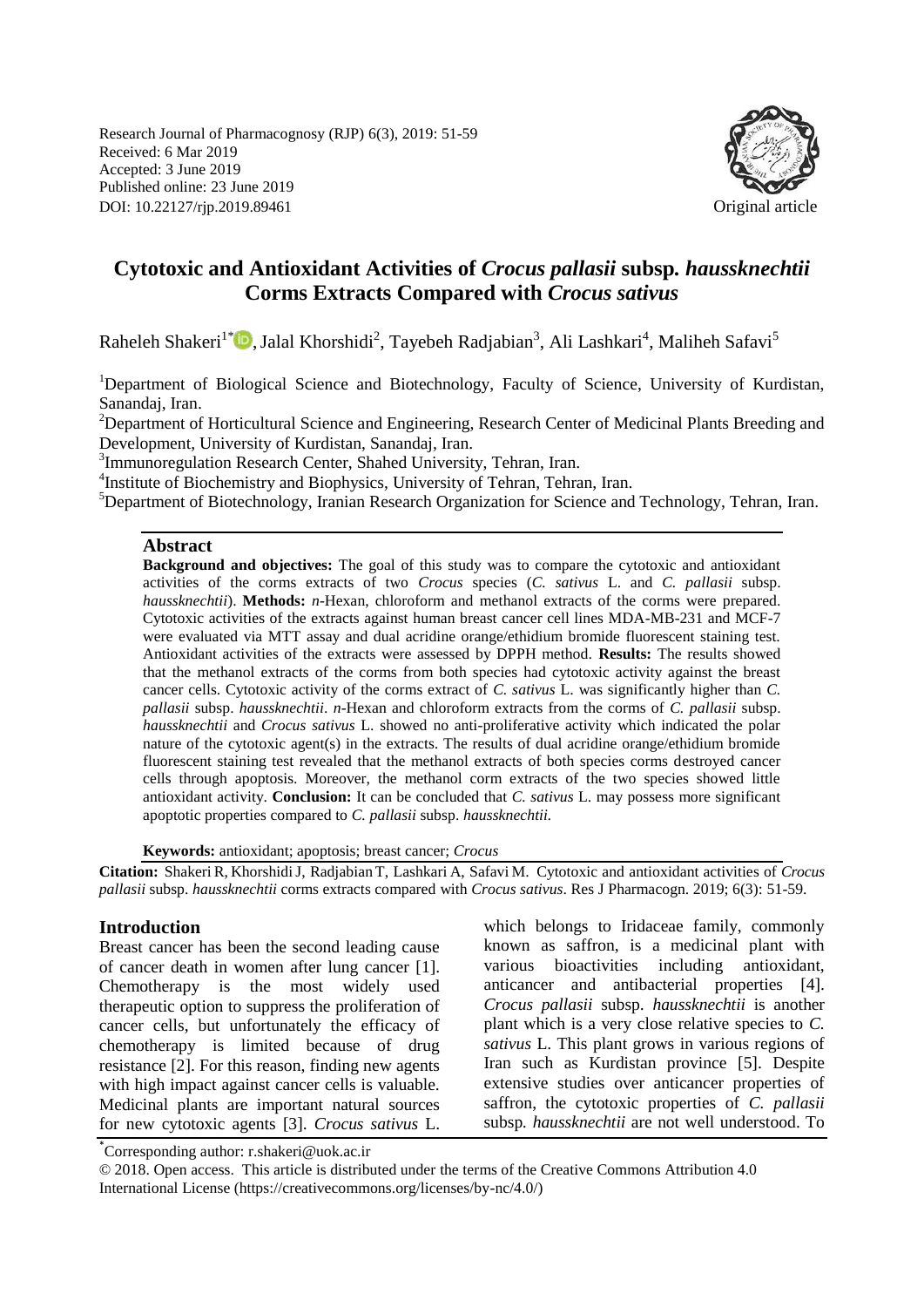date, few studies have investigated the anticancer properties of this species*.* Mosaddegh et al. reported the anti-angiogenesis properties of *C. pallasii* subsp*. haussknechtii.* It has been shown that the methanol extract of the corms of *C. pallasii* subsp*. haussknechtii* showed cytotoxic activity against HUV-EC-C cells [6]. Further, the methanol, ethanol and chloroform extracts of the species showed cytotoxicity for A-549 human lung carcinoma cell [7]. In the present study, we investigated the anti-proliferative activity of *n*hexan, chloroform and methanol extracts prepared from the corms of *C. sativus* L. and *C. pallasii* subsp*. haussknechtii* against two breast cancer cell lines MCF-7 and MDA-MB-231. The main objective of this study was to examine the cytotoxic activities of the corm extracts of *C. pallasii* subsp*. haussknechtii* in comparison with *C. sativus* L.

#### **Material and Methods Ethical considerations**

Ethical approval for this study was granted by the Ethical Committee of Shahed University, Tehran, Iran (ethics committee reference number: IR.Shahed.REC.1396.577, 2017).

### **Chemicals**

The cell culture medium (RPMI 1640), fetal bovine serum (FBS) and penicillin–streptomycin were purchased from GibcoBRL (Life Technologies, Scotland). The culture plates were obtained from Nunc (Roskilde, Denmark). Dimethyl sulfoxide (DMSO), methanol, and chloroform were purchased from Carlo Erba, France. Ethanol and *n*-hexane were obtained from Merck (Germany) and Biochem (France), respectively. 3-(4,5-dimethylthiazol-2-yl)-2,5 diphenyltetrazolium bromide (MTT), 1-diphenyl-2-picryl-hydrazyl (DPPH) and phosphate buffer saline (PBS) tablet were obtained from Sigma-Aldrich (USA). MDA-MB-231 and MCF-7 human breast cancer cell lines were purchased from Pasteur Institute of Iran (Tehran).

### **Plant material**

The corms of *Crocus sativus* L*.* were purchased locally in Qaen, South Khorasan Province, Iran (2017). *Crocus pallasii* subsp. *haussknechtii* (whole plant) was collected from natural habitats in Sanandaj, Kurdistan, Iran in autumn 2017. *Crocus pallasii* subsp. *haussknechtii* was authenticated at the Research Center of Agricultural and Natural Resources of Sanandaj, Kurdistan, Iran (voucher specimen number: 5641). The corms of the both plants were carefully separated from the surrounding fibers and dried in shade.

## **Extraction**

The powdered corm samples were sequentially macerated with *n*-hexane, chloroform and methanol and left for 24 h in a dark place (5g: 100 mL). The extracts were collected, filtered and evaporated using rotary evaporation. The concentrated extracts were completely dried. The powdered extracts were dissolved in DMSO and diluted with distilled water to obtain 50, 100, 200 and 400 μg/mL concentrations [8]. It should be noted that the final percent of DMSO in the diluted extracts and the cell culture mediums were 40% and 1%, respectively.

## **MTT assay**

The cell lines were seeded in 96-well cell culture plates (15000 cells/well) and left in  $CO<sub>2</sub>$ incubator. After 16 h, the cells were treated with different concentrations of the extracts for 24 or 48 h. The viable cells were assessed by MTT test [9]. MTT powder was dissolved in sterile phosphate-buffered saline. Each culture well of the plates was filled with MTT solution and placed in  $CO<sub>2</sub>$  incubator for 3 h. Final concentration of MTT in the wells was 0.5 mg/mL. The viable cells convert MTT solution to formazan crystals. The supernatant fluid was removed and formazan crystals (pellets) were dissolved in 100 μL DMSO. Finally, the absorbance of each well was read using a microplate reader (BioTek, USA) at 492 nm. For each extract, the concentration corresponding to a survival rate of 50% of cancer cells  $(IC_{50}$  value) was calculated from concentration-response curves by regression analysis.

### **Dual acridine orange/ethidium bromide (AO/EB) fluorescent staining**

The cells were cultured in 6-well plates and treated with  $IC_{50}$  concentration of the extracts. After 12 h, the cells were harvested and washed with cold PBS three times. They were suspended in 100 mL of acridine orange and ethidium bromide mixture (1:100 mg/mL). Ten μL of the stained cell suspension was pipetted on to a clean microscope slide and covered with a coverslip. The apoptotic and healthy cells were observed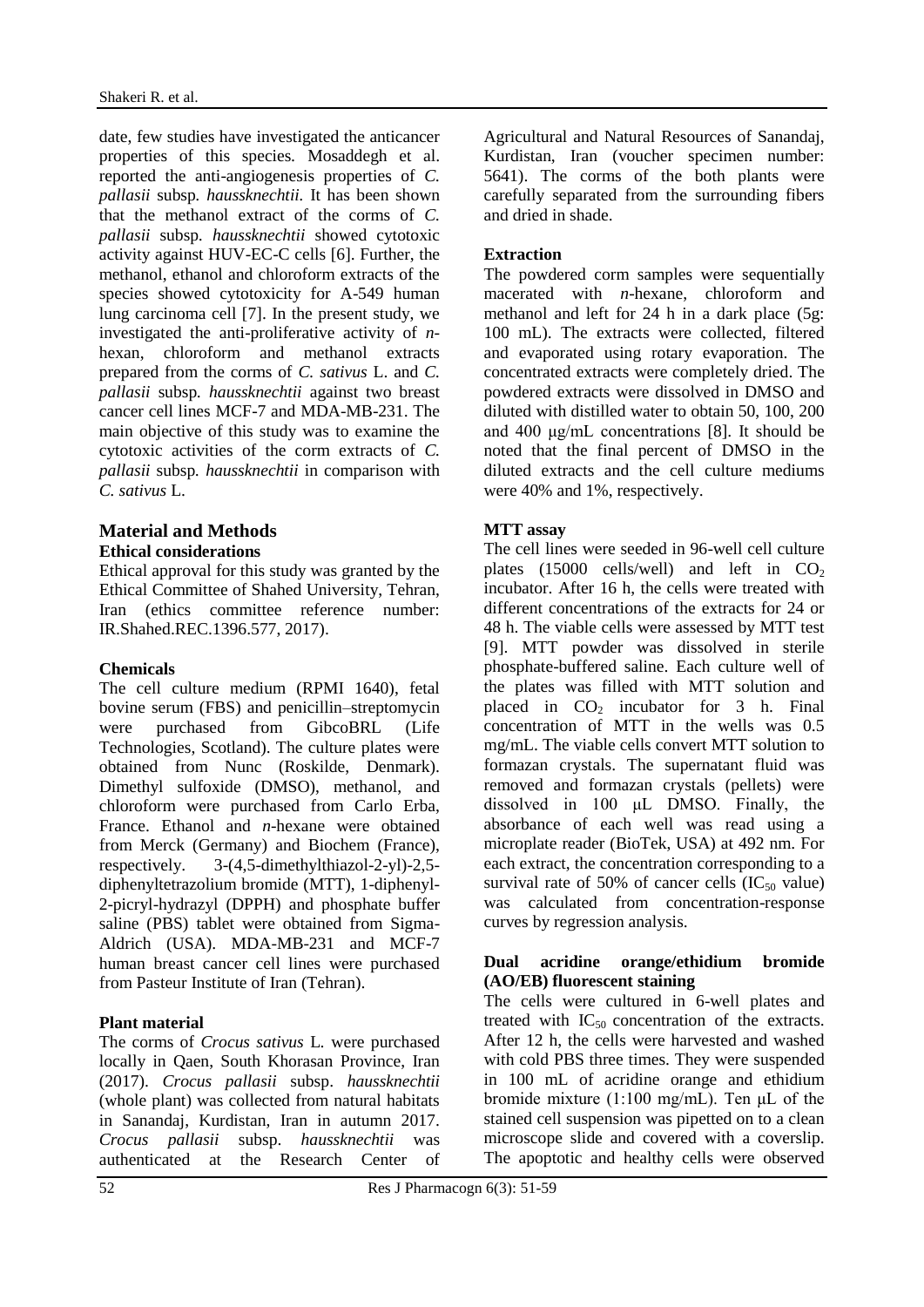under a microscope fluorescent (Zeiss, Germany) [10].

### **DPPH test**

DPPH was dissolved in methanol as a stock solution (100 μM) and diluted to its working concentration (60 μM) with methanol immediately before use. Twenty five μL of different concentration (50-100 μg/mL) was mixed with 975 μL of DPPH working solution and incubated for 10 min in a dark place. Finally, the absorbance was measured at 517 nm using spectrophotometer (AnalytikJena's spectrophotometer SPECORD 210, Germany). Ascorbic acid was used as the reference standard [11].

## **Statistical analysis**

The results were expressed as mean  $\pm$  SD of three independent experiments. Data were statistically analyzed by two-tailed unpaired Student's t test using Microsoft Excel software. Differences were considered significant at p< 0.05.

## **Results and Discussion**

Cell viability of two human breast cancer cell lines including MDA-MB-231 and MCF-7 was quantitated by MTT assay in the presence of *n*hexane, chloroform and methanol extracts of *C. sativus* L. and *C. pallasii* subsp. *haussknechtii* corms. No cytotoxicity was detected in MDA-MB-231 and MCF-7 cancer cells treated with *n*hexane and chloroform extracts of the corms of both examined species within 24 and 48 h. As shown in figures 1 and 2, the methanol extracts of the corms of both species exhibited cytotoxicity against the breast cancer cell lines. A number of studies have demonstrated antiproliferative effect of *C. sativus* L. corms on tumor cells in vitro [12-14]. Hamzeloo-Moghadam et al. [7] investigated the cytotoxic activity of two methanol extract prepared from the fiber cover and nut of *C. pallasii* subsp. *haussknechtii* against various human cancer cell lines. They indicated that the cytotoxic activity of the corm covering fibers methanol fraction was higher than that of the corm nut. The  $IC_{50}$  value of methanol extract of *C. sativus* L. corms was lower than that of *C. pallasii* subsp. *haussknechtii* (table 1). The cell viability of MDA-MB-231 and MCF-7 cell lines was also assessed within 24 and 48 h treatment with the methanol extracts*.* The results showed that the

 $IC_{50}$  value obtained from the methanol extract of *C. sativus* L. corms decreased with increasing time of treatment. This process was similar to doxorubicin as the positive control. The  $IC_{50}$ value for the methanol extract of *C. pallasii*  subsp. *haussknechtii* against MDA-MB-231 cell line decreased following 48 h of treatment, but no changes was observed for MCF-7 cell line. It has been reported that the corm aqueous extract of *C. sativus* L. contains a proteoglycan with remarkable cytotoxic activity against HeLa and MDA-MB-231 human cancer cell lines [13,14]. The corm of *C. pallasii* subsp. *haussknechtii* may be containing similar proteoglycan which has cytotoxic activity against human breast cancer cells. Further analysis is required to identify the cytotoxic compound(s) present in the species.

Apoptosis is a type of cell death with unique morphological features which is different from other types of cell death such as necrosis [15,16]. Chemotherapeutic drugs destroy tumor cells by inducing apoptosis. Detection of apoptosisassociated changes in the presence of cytotoxic agents is of great importance [17]. In order to observe the morphological changes occurring during cell death induced by the cytotoxic extracts, MDA-MB-231 and MCF-7 cells were treated with the IC<sub>50</sub> values (48 h) of *C. sativus* L. and *C. pallasii* subsp. *haussknechtii* corms methanol extracts for 12 h (early stage of apoptosis) and subsequently were analyzed by dual AO/EB fluorescent staining. As seen in figures 3 and 4, the methanol extracts of the corms induced apoptosis in MDA-MB-231 and MCF-7 cell lines. Therefore, dual AO/EB fluorescent staining results confirmed the MTT data. Although MTT assay is a colorimetric methods to quantitate viable cells in the presence of cytotoxic agents, but it is unable to distinguish between apoptotic and necrotic cells [18,19]. The intact plasma membrane integrity is a major characteristic morphological sign of apoptotic cells [20,21]. Unlike apoptosis, necrosis results in a loss of cell membrane integrity [21]. Dual AO/EB fluorescent staining is a convenient method to detect apoptosis-associated changes of cell membranes during apoptosis. AO enters cells with intact membrane and emitting green fluorescence when bound to DNA. EB only penetrates cells with damaged membranes, binds to the DNA and emits orange-red fluorescence [19]. Thus, AO stains both live and early apoptotic cells and EB stains both late apoptotic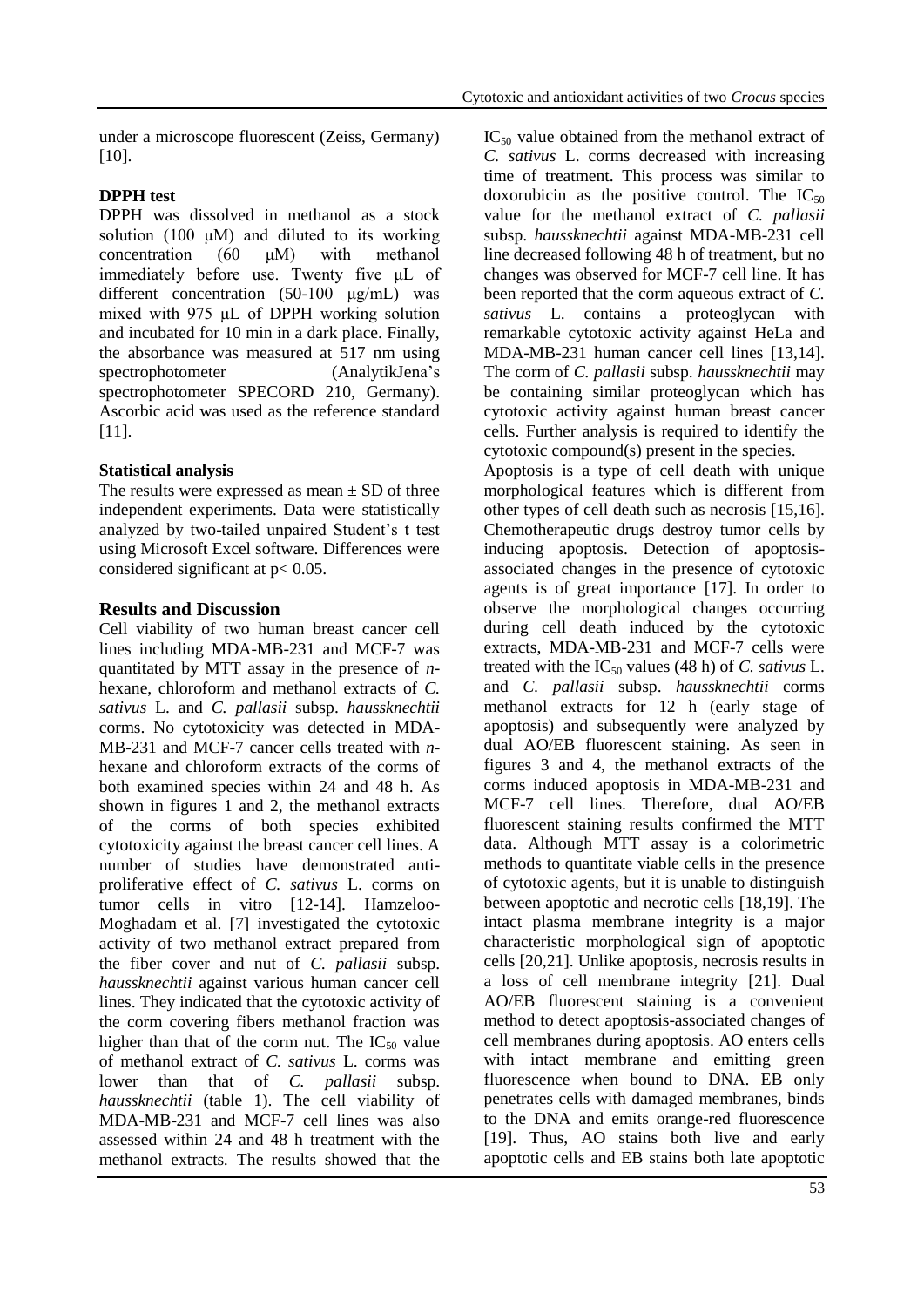cells and necrotic cells. Early apoptotic cells (shown as dashed arrows in figures 3 and 4), in contrast to live cells (shown as solid arrows in figures 3 and 4), contain bright green dots in the nuclei as a results of chromatin condensation and nuclear fragmentation. Late apoptotic cells

**(a)**

(shown as dotted arrows in figures 3 and 4), unlike necrotic cells, contain orange dots in the nuclei as a consequence of DNA fragmentation and chromatin aggregation, which do not happen to the nuclei of necrotic cells [22].



**(b)**



**Figure 1.** Cell viability of MDA-MB-231 cell in the presence of methanol extracts of *Crocus sativus* and *Crocus pallasii subsp. haussknechtii* after 24 (a) and 48 hours (b). Data are means of three independent replicates  $\pm$  SD; \*\*\*: P< 0.001 in comparison to *Crocus sativus* L.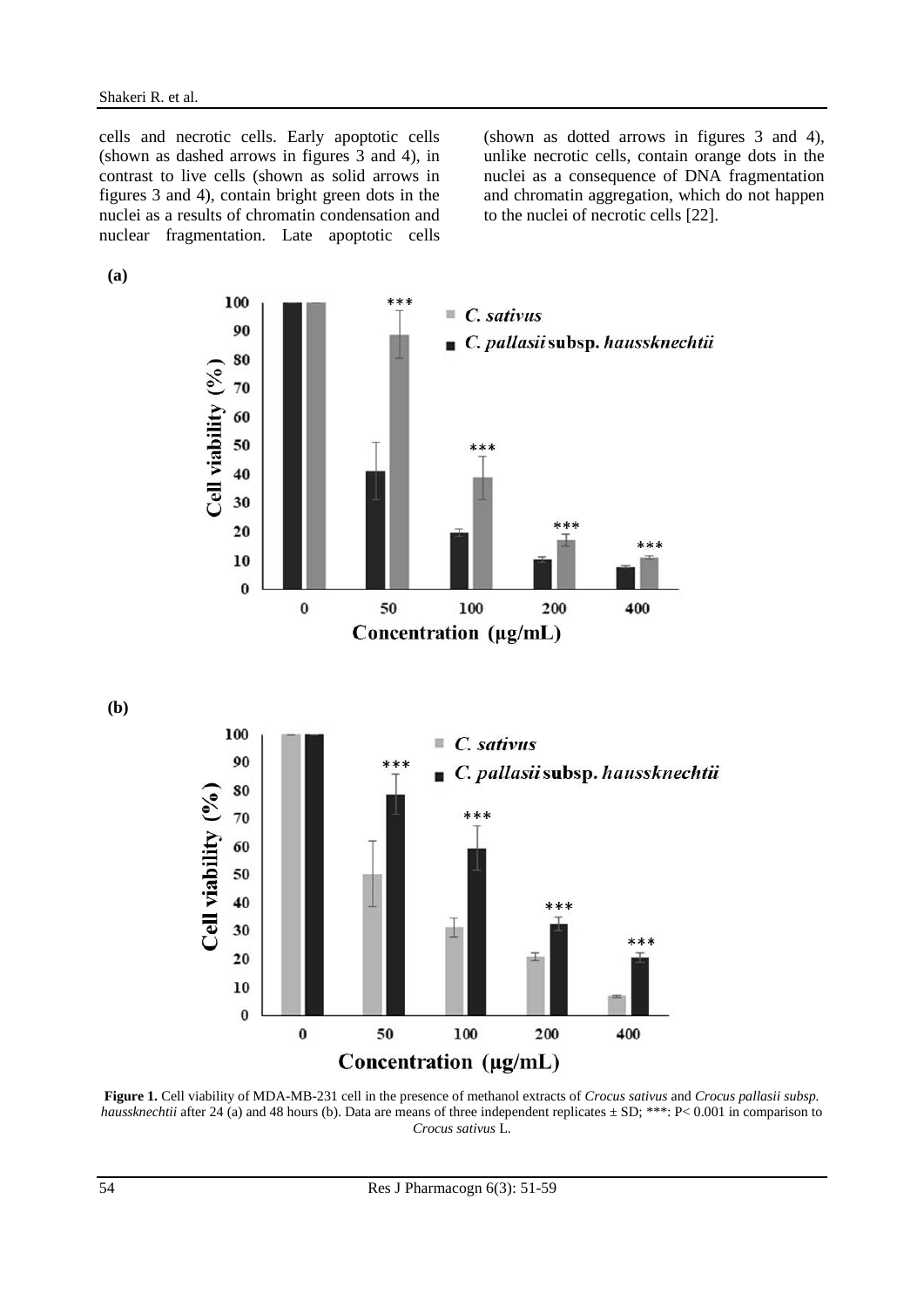

**Figure 2.** Cell viability of MCF-7 cell in the presence of methanol extracts of *Crocus sativus* L. and *Crocus pallasii* subsp. *haussknechtii* for 24 (a) and 48 hours (b). Data are means of three independent replicates  $\pm$  SD; \*\*\*: P < 0.001 and \*\*: P < 0.01 in comparison to *Crocus sativus* L.

Antioxidant activity of the methanol extracts was assessed by DPPH test. The results showed that both methanol extracts were able to reduce DPPH at concentrations of 50-400 μg/mL. DPPH radical scavenging activity of *C. sativus* L. corms methanol extract at concentration of 200 μg/mL was significantly higher than *C. pallasii* subsp.

*haussknechtii*. Ascorbic acid was used as the positive control  $(IC_{50} = 2.25 \pm 0.01)$ . *n*-Hexan and chloroform extracts of both species showed no antioxidant activity in scavenging DPPH radicals. This is the first report of antioxidant activity of *C. pallasii* subsp. *haussknechtii* corms. It has been shown that the methanol extract of *C.*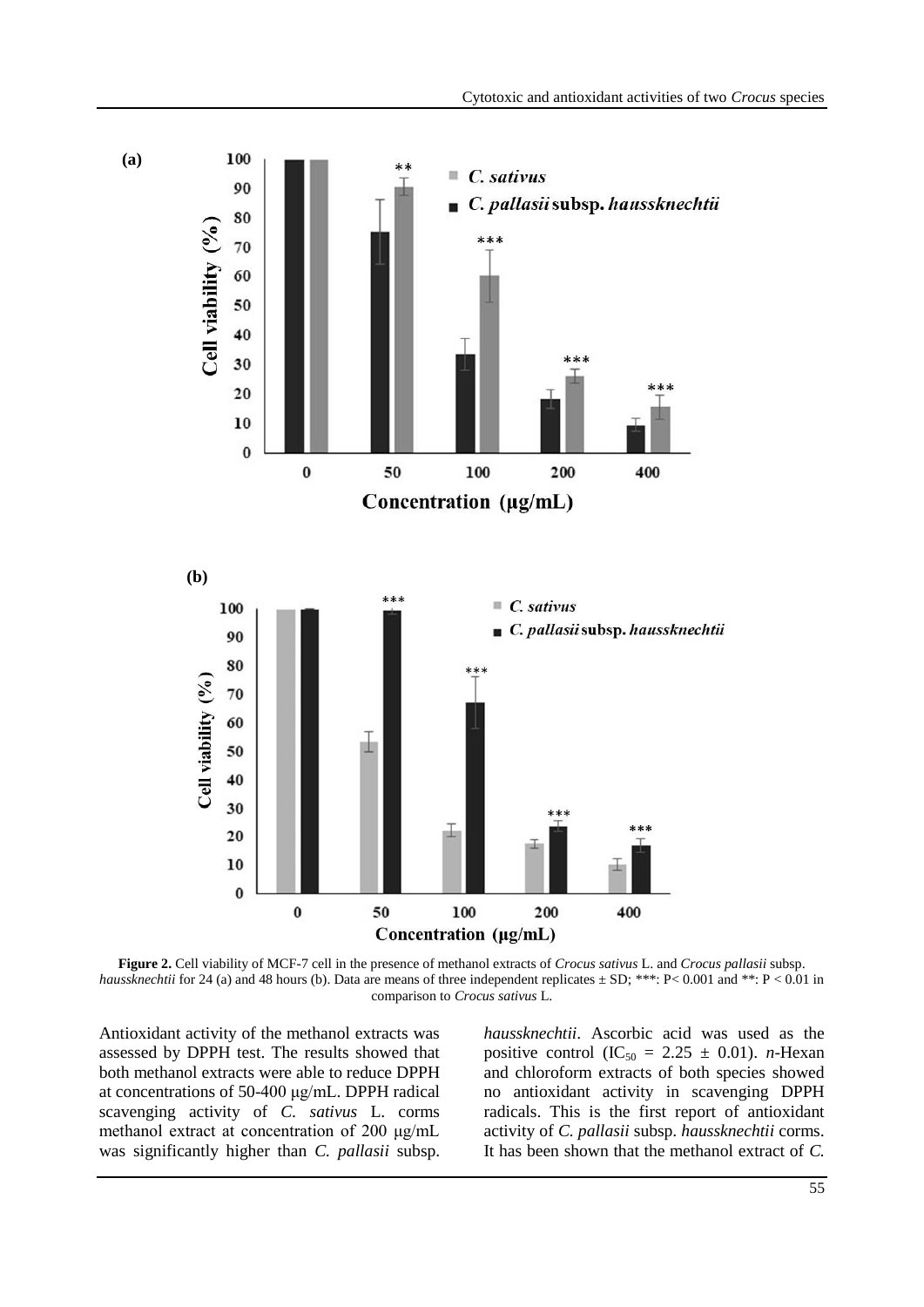*sativus* L. dormant corms at a concentration of 3750 ppm reduced DPPH to  $29 \pm 0.854$  % [23]. Baba et al. measured free radical scavenging activity of ethanol and aqueous extracts of *C. sativus* L. corms by DPPH test. The  $IC_{50}$  values for ethanol and aqueous extracts were 246.22±5.60 and 456±3.52 μg/mL, respectively [24].

Antioxidant activity of ethanol extract of *C. sativus* L. corms was higher that the aqueous extract. Based on the results of antioxidant activity, antioxidants agents in *C. sativus* L. are extracted by polar solvents such as methanol, ethanol and water. Polar extracts contain high amount of phenolic contents [25]. It has been found a strong association between total phenolic content and antioxidant activity in fruits, vegetables, and medicinal plants [26].

**Table 1.** IC50 values of *Crocus sativus* and *Crocus pallasii* subsp. *haussknechtii* extracts against MDA-MB-231 and MCF-7 human breast cancer cell lines

| Sample                         | $IC_{50}$ (µg/mL)      |                       |                               |                               |
|--------------------------------|------------------------|-----------------------|-------------------------------|-------------------------------|
|                                | <b>MDA-MB-231</b>      |                       | $MCF-7$                       |                               |
|                                | 24 <sub>h</sub>        | 48 h                  | 24 <sub>h</sub>               | 48 h                          |
| Crocus sativus (H)             | -                      |                       | $\overline{\phantom{0}}$      |                               |
| Crocus pallasii (H)            |                        |                       |                               |                               |
| Crocus sativus (CL)            |                        |                       |                               |                               |
| Crocus pallasii (CL)           |                        |                       | -                             |                               |
| Crocus sativus (M)             | $32.81 + 4.22$         | $53.04 \pm 3.23$      | $82.14 \pm 13.8$ <sup>*</sup> | $40.54 \pm 6.65$ <sup>*</sup> |
| Crocus pallasii (M)            | $102.55 \pm 12.23$ *** | $150.58 \pm 5.44$ *** | $132.58 \pm 6.7$ ***          | $145.75 \pm 9.58$ **          |
| Doxorubicin (Positive control) | $11.45 \pm 1.38$       | $0.99 \pm 0.1$        | $8.39 \pm 0.99$               | $0.67 \pm 0.12$               |

H: *n*-hexane extract; CL: chloroform extract; M: methanol extract; -: No cytotoxicity; Data are means of three independent replicates  $\pm$  SD. Stars indicate that the IC<sub>50</sub> value of *C.sativus* was significantly different (\*\*\* P < 0.001) from the IC<sub>50</sub> value of *C*. *pallasii* subsp. *haussknechtii*.



**Figure 3.** Dual acridine orange/ethidium bromide fluorescent staining of MDA-MB-231 cells. The cells were treated with (a) DMSO 1% as control, (b)  $IC_{50}$  concentration of doxorubicin as the positive control, (c)  $IC_{50}$  concentration of corm methanol extract of *Crocus sativus* and (d) IC<sup>50</sup> concentration of methanol extracts of *Crocus pallasii* subsp. *haussknechtii*. Solid arrow indicates live cells, dashed arrow indicates early apoptotic cells and dotted arrow indicates late apoptotic cells. The images were taken with a fluorescence microscope at 400×.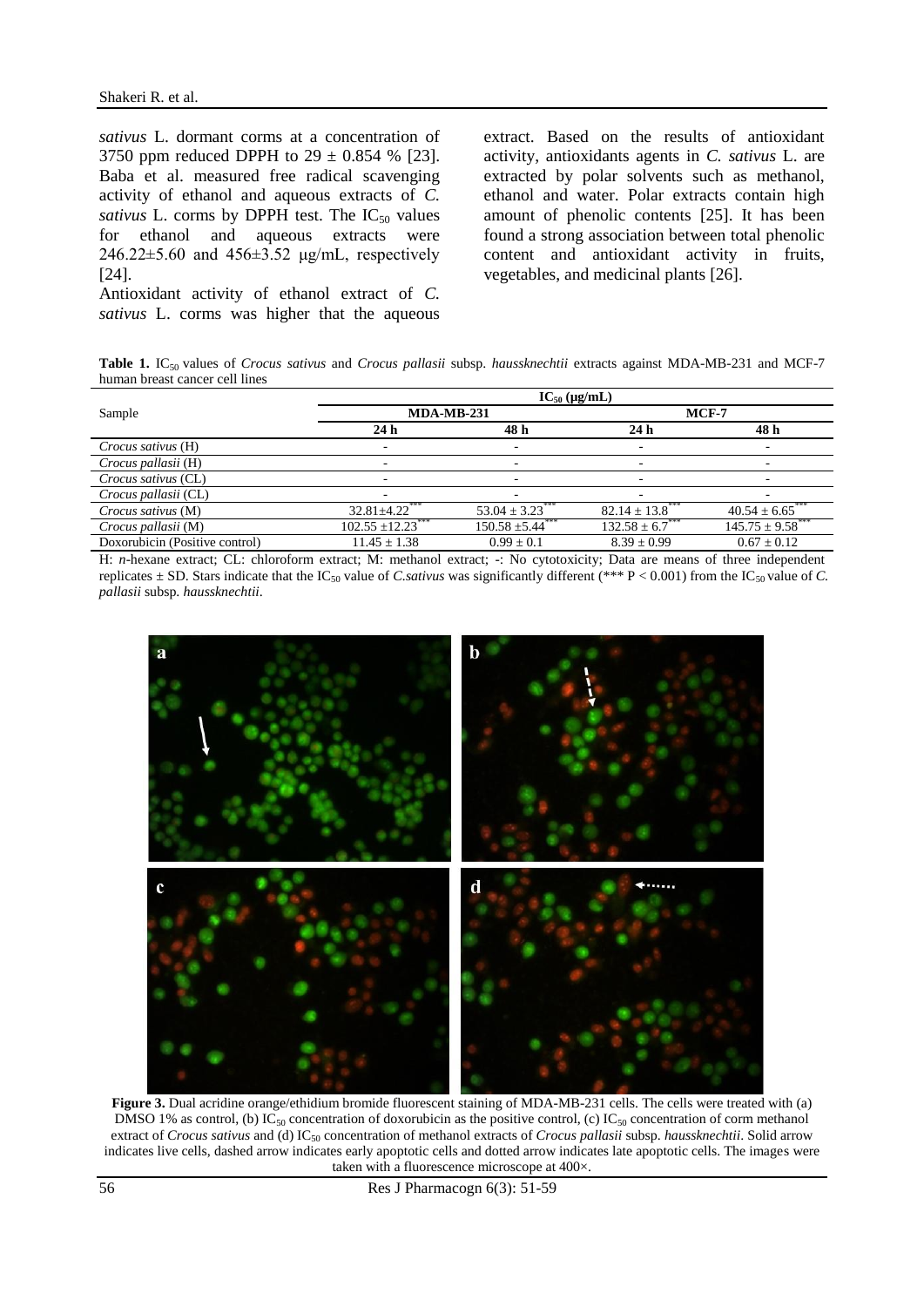

Figure 4. Dual acridine orange/ethidium bromide fluorescent staining of MCF-7 cells. The cells were treated with (a) DMSO 1% as control, (b) IC<sup>50</sup> concentration of doxorubicin as thepositive control, (c) IC<sup>50</sup> concentration of methanol extract of *Crocus* sativus and (d) IC<sub>50</sub> concentration of methanol extract of *Crocus pallasii* subsp. *haussknechtii*. Solid arrow indicates live cell, dashed arrow indicates early apoptotic cell and dotted arrow indicates late apoptotic cell. The images were taken with a fluorescence microscope at 400×.

Gentisic acid and gallic acid were the highest and lowest phenolic compound in dormant corms of *C. sativus* L., respectively [23]. The antioxidant activity of *C. pallasii* subsp. *haussknechtii* corms may be attributed to the presence of phenolic compound(s) in the methanol extract which needs to be further examined.

It can be concluded that the methanol extracts of *C. sativus* L. and *C. pallasii* subsp. *haussknechtii* corms contain cytotoxic agent(s) against human breast cancer cells and it may possess higher apoptotic activity compared to *C. pallasii* subsp. *haussknechtii*.

#### **Acknowledgments**

This research was supported financially by the Foundation of Immunoregulation Research Center, Shahed University, Tehran, Iran. We also thank the Universities of Tehran and Kurdistan for their support.

#### **Author contributions**

Raheleh Shakeri and Tayebeh Radjabian

conceived and planned the study; Raheleh Shakeri, Ali Lashkari, and Maliheh Safavi performed the experiments; Jalal Khorshidi collected and identified specimens; Raheleh Shakeri analyzed and wrote the manuscript with support from Tayebeh Radjabian.

#### **Declaration of interest**

The authors declare that there is no conflict of interest. The authors alone are responsible for the accuracy and integrity of the paper content.

#### **References**

- [1] DeSantis CE, Ma J, Sauer AG, Newman LA, Jemal A**.** Breast cancer statistics, 2017, racial disparity in mortality by state. *CA Cancer J Clin*. 2017; 67(6): 439-448.
- [2] Goldman B. Multidrug resistance: can new drugs help chemotherapy score against cancer? *J Natl Cancer Inst.* 2003; 95(4): 255- 257.
- [3] Balunas MJ, Kinghorn AD. Drug discovery from medicinal plants. *Life Sci*. 2005. 78(5): 431-441.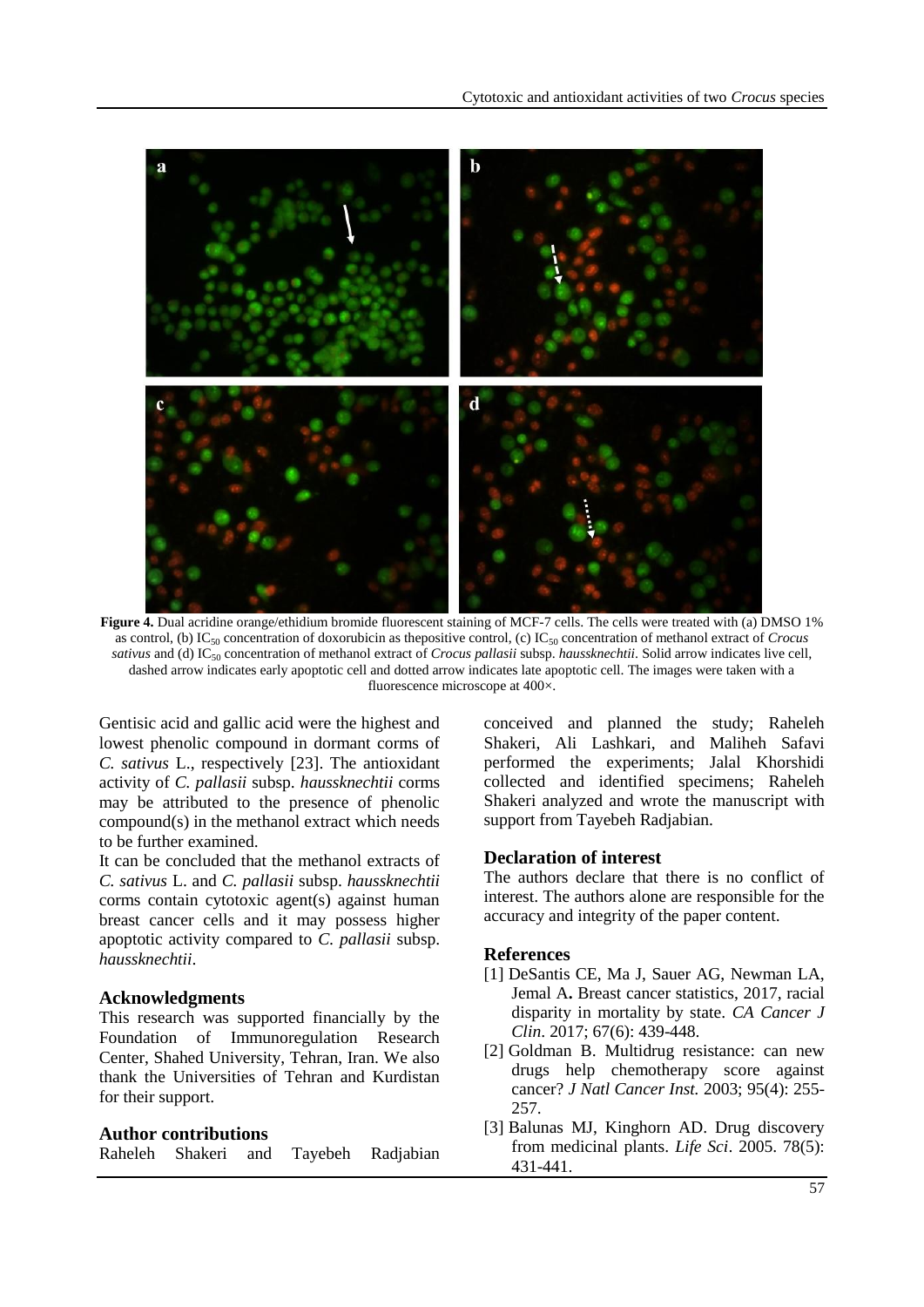- [4] Khorasanchi Z, Shafiee M, Kermanshahi F, Khazaei M, Ryzhikov M, Parizadeh MR, Kermanshahi B, Ferns GA, Avan A, Hassanian SM. *Crocus sativus* a natural food coloring and flavoring has potent anti-tumor properties. *Phytomed*. 2018; 43: 21-27.
- [5] Sanei M, Rahimyan H, Agayev Y, Soheilivand S. New cytotype of *Crocus pallasii* subsp. *haussknechtii* from west of Iran. *Acta Hortic*. 2007; 739: 107-111.
- [6] Mosaddegh M, Esmaeili S, Eslami-tehrani B, Kermatian B, Mohebby S, Hamzeloomoghadam M. Anti-angiogenesis properties of *Crocus pallasii* subsp. *haussknechtii*, a popular ethnic food. *Res J Pharmacogn*. 2015; 2(3): 37-42.
- [7] Hamzeloo-moghadam M, Shahrestani R, Keramatian B, Mohebby S. Cytotoxic activity of *Crocus pallasii* subsp. *haussknechtii* in human cancer cell lines. *Int J Pharm Sci Res*. 2019; 10(1): 117-120.
- [8] Azmir J, Zaidul I, Rahman M, Sharif K, Mohamed A, Sahena F, Jahurul M, Ghafoor K, Norulaini N, Omar A. Techniques for extraction of bioactive compounds from plant materials: a review. *J Food Eng*. 2013; 117(4): 426-436.
- [9] Van Meerloo J, Kaspers GJ, Cloos J. Cell sensitivity assays: the MTT assay. *Methods Mol Biol*. 2011; 731: 237-245.
- [10] Smith SM, Ribble D, Goldstein NB, Norris DA, Shellman YG. A simple technique for quantifying apoptosis in 96-well plates. *Methods Cell Biol*. 2012; 112: 361-368.
- [11] Sharma OMP, Bhat TK. DPPH antioxidant assay revisited. *Food Chem*. 2009; 113(4): 1202-1205.
- [12] Escribano J, Díaz-guerra MJM, Riese HH, Ontañón J, García-olmo D, García-olmo DC, Rubio A, Fernández JA. In vitro activation of macrophages by a novel proteoglycan isolated from corms of *Crocus sativus* L. *Cancer Lett*. 1999; 144(1): 107-114.
- [13] Escribano J, Rı́os I, Fernández JA. Isolation and cytotoxic properties of a novel glycoconjugate from corms of saffron plant (*Crocus sativus* L.). *Biochim Biophys Acta Gen Subj*. 1999; 1426(1): 217-222.
- [14] Escribano J, Diaz-guerra M, Riese HH, Alvarez A, Proenza R, Fernández JA. The cytolytic effect of a glycoconjugate extracted from corms of saffron plant (*Crocus sativus*) on human cell lines in culture. *Planta Med*. 2000; 66(2): 157-162.
- [15] Shakeri R, Kheirollahi A, Davoodi J. Apaf-1: Regulation and function in cell death. *Biochimie*. 2017; 135: 111-125.
- [16] Hengartner MO. The biochemistry of apoptosis. *Nature*. 2000; 407(6805): 770-776.
- [17] Johnstone RW, Ruefli AA, Lowe SW. Apoptosis: a link between cancer genetics and chemotherapy. *Cell*. 2002; 108(2): 153- 164.
- [18] Mosmann T. Rapid colorimetric assay for cellular growth and survival: application to proliferation and cytotoxicity assays. *J Immunol Methods*. 1983; 65(1-2): 55-63.
- [19] Liu K, Liu PC, Liu R, Wu X. Dual AO/EB staining to detect apoptosis in osteosarcoma cells compared with flow cytometry. *Med Sci Monit Basic Res*. 2015; 21: 15-20.
- [20] Vermes I, Haanen C, Reutelingsperger C. Flow cytometry of apoptotic cell death. *J Immunol Methods*. 2000; 243(1-2): 167-190.
- [21] Zhang Y, Chen X, Gueydan C, Han J. Plasma membrane changes during programmed cell deaths. *Cell Res*. 2018; 28(1): 9-21.
- [22] Kasibhatla S, Amarante-mendes GP, Finucane D, Brunner T, Bossy-wetzel E, Green DR. Acridine orange/ethidium bromide (AO/EB) staining to detect apoptosis. *CSH Protoc*. 2006; Article ID pdb.prot4493.
- [23] Esmaeili N, Ebrahimzadeh H, Abdi K, Safarian S. Determination of some phenolic compounds in *Crocus sativus* L. corms and its antioxidant activities study. *Pharmacogn Mag*. 2011; 7(25): 74-80.
- [24] Baba SA, Malik AH, Wani ZA, Mohiuddin T, Shah Z, Abbas N, Ashraf N. Phytochemical analysis and antioxidant activity of different tissue types of *Crocus sativus* and oxidative stress alleviating potential of saffron extract in plants, bacteria, and yeast. *S Afr J Bot*. 2015; 99: 80-87.
- [25] Barchan A, Bakkali M, Arakrak A, Pagán R, Laglaoui A. The effects of solvents polarity on the phenolic contents and antioxidant activity of three *Mentha* species extracts. *Int J Curr Microbiol App Sci*. 2014; 3(11): 399- 412.
- [26] Dorman HD, Koşar M, Kahlos K, Holm Y, Hiltunen R. Antioxidant properties and composition of aqueous extracts from Mentha species, hybrids, varieties, and cultivars. *J Agric Food Chem*. 2003; 51(16): 4563-4569.